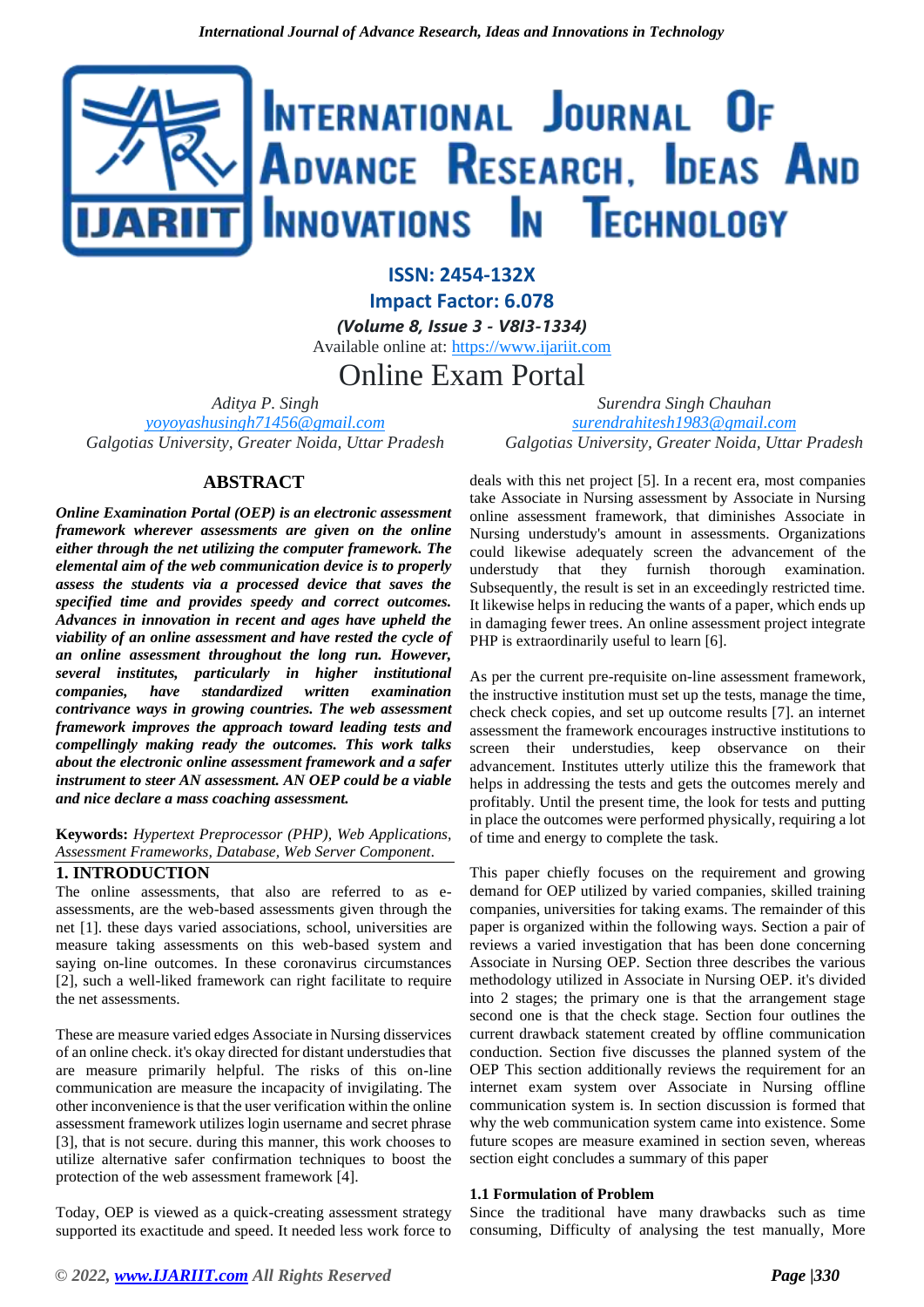observers are required to take exam of many students, Results are not accurate since calculations is done manually, The chance of losing exam's result is higher in current systems, Checking of result is time consuming since it done manually, Limitation of no of student can give examination at a time. with the development of information technology and use it in an orderly and properly helps to overcome the existing error in the manual system . Online examination system saves the exams information in a database, and this make it an easier way to give exam teachers can add theirs exams rules , and student can give exam in a totally automated system

#### **2. LITERATURE REVIEW**

Various investigates been done regarding the matter of an online assessment framework which can be addressed as given points:

Fagbol et al. [8] proposed a system called a Computer Based System (CBS). CBS is a web-based Online Exam System (OES) designed to help an examination process and resolve challenges such as absence of scheduling adaptability for automation, an applicant log-off upon a permission period, outcome integrity, an assurance, an independent execution, need for adaptability, robustness, built for supporting examination process and address challenges such as exam behavior, auto checking, auto accommodation and a report generation of the exam result.

Ayo et al. [9] proposed a model called E-examination implementation. The software was created at a Nigerian private university. Developing such software is to conduct the Joint Admission Matriculation Board (JAMB) entrance exam for all Nigerian universities. Convent University, a private university in Nigeria, was responsible for developing and testing this program. They considered the program to be instrumental in programming and ordinary investigation.

Wei et al. [10] built a framework called Online Assessment Framework (OEF). OEF upholds some exceptional fundamental features like auto-generation of rank and results, auto-generation of questions, working inquiries like programming, altering MS Word, PowerPoint, MS Windows, Excel, and so on.

Rashad et al. [11] proposed a web-based framework named Exam Management Assessment(EMA). EMA has all essential highlights like overseeing assessment, assessing understudy's answers, conducting the assessment, and incorporating auto imprint for the accommodation, secure login.

Arvind Singh, Niraj Shrike, Kiran Shetty [12] proposed a system called OES. OES is a customizable system. Students' answers are checked automatically and fastly. Guzan and Conejo et al. [13] proposed OES called SITTIE Automatic Assessment Environment. SITTIE is a web-based tool for creating and modifying adaptive experiments. It can be used to achieve instructional goals by combining self-evaluation test questions with feedback and hints. Other features include resumption ability, multi- invigilators, random question collection, irregular inquiries circulation, random distribution of choice.

M una R. Hameed et al. [14] proposed a system called OES.OES has been built using Php and MySQL. Using open-source technologies gives more flexibility to the software's. It is used by many technologies, training firms, etc. The principle to construct the framework isn't just to decrease the necessary time yet additionally to acquire quick and exact outcomes.

The OEP utilizes client/user design. By utilizing an internet browser, the client connects with the serverside via the internet or localhost. MySQL and PHP reside on server-side, for preparing the examination process and saves the information that are returned from the database



**Figure 1: System design overview of Online Examination Portal**

## **3. FUNCTIONALITY/WORKING OF PROJECT**

This work plan to build up a framework to identify a wide assortment of unfair practices during the web assessment and lead a fair test. Our proposed online assessment framework has two stages, the initial one is the preparation stage, and the second one is the test stage. In the preparation stage, the competitor needs to verify himself before beginning the test by utilizing login username and password with OTP [15]. This phase includes screen sharing and recording the entire assessment measure to ensure that the applicant is not permitted to change to different tabs during the assessment. No subsequent individual is permitted to enter into a similar room during the entire term of assessment. In the second section that's the test stage, the candidate gives an exam under non-stop monitoring. The advantages of the proposed framework are that the safety carries in the new framework. The new proposed framework is easy to understand, and quick entries can be made in this framework. In a complete cycle, no manual integration is required [16]. Understudy can test from any spot of the world 24x7; there are no topographical boundaries—100% rightness in marks computation and result affirmation. The diverse inquiry set for various applicants. Structured Systems Analysis and Design Methodology (SSADM). It was used to conduct this study. This work also has compelling reasons for using this approach. The SSADM approach is widely used in the analysis and design phases of system growth. It receives a prescriptive way to deal with data framework improvement. It determines ahead of time the modules, stages, and undertaking which must be done, the expectations to be created, and the strategies used to create the expectations.



**Fig 2: System implementation of Online Exam Portal**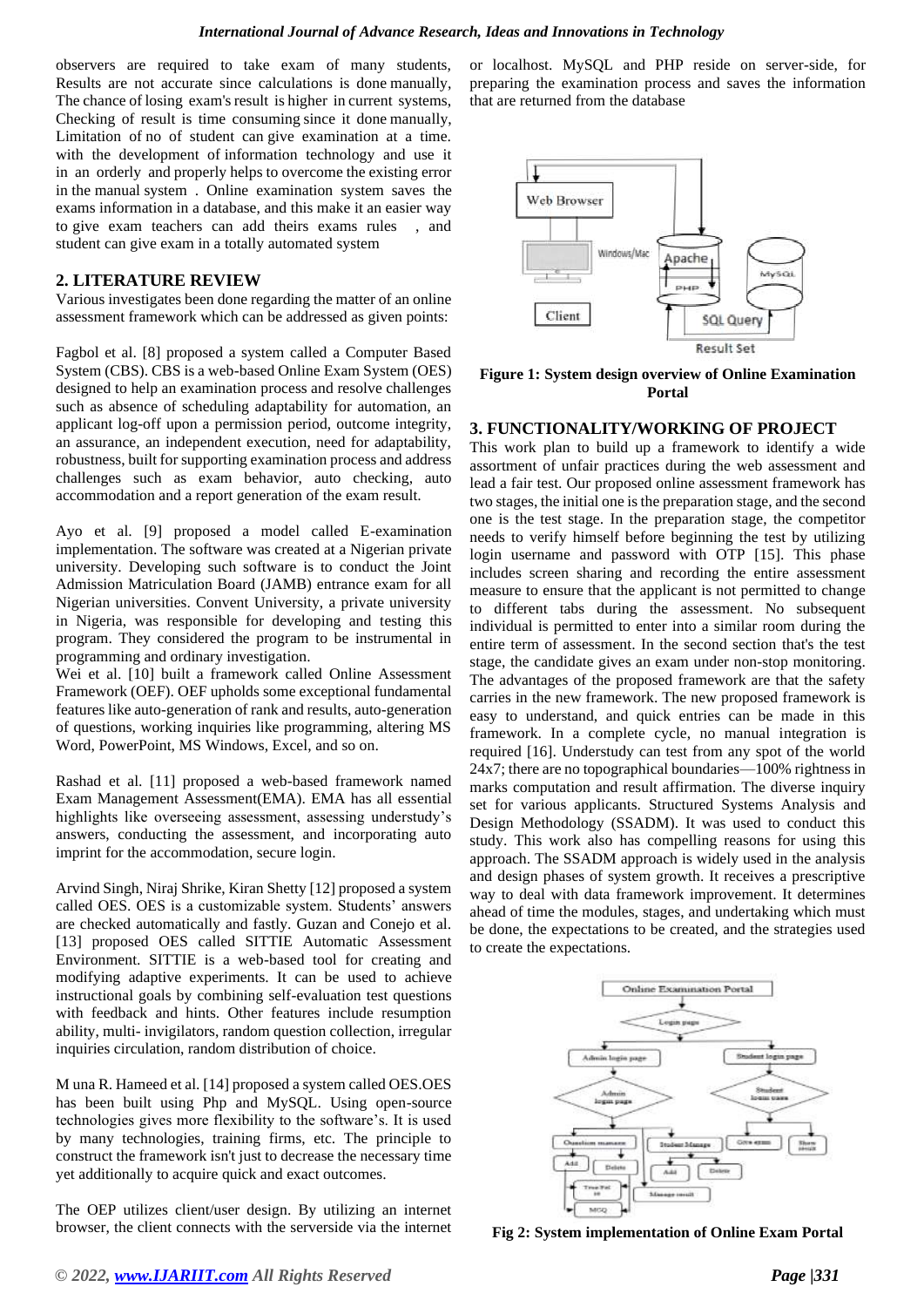#### *International Journal of Advance Research, Ideas and Innovations in Technology*

The Sequence diagram is usually referred to the Interaction diagram. This form of diagram generally deals with sequences that flow from one object to the next. It is important to remember that the relationship between the modules of the system matters when it comes to implementation and execution. This is the OEP login sequence diagram, which shows how administrators can access their accounts using their credentials. Admin will handle all operations on students, courses, papers, exams, and marks after logging in. All pages, including papers, exams, and marks, are safe, and users can access them after logging in



**Fig 3: Sequence diagram of Online Exam Portal**

This diagram represents what are the bounders and scope of OnLine Exam System project. It describes the Main objective of the system and its entities involved. The context diagram of Online Exam System.



**Figure 4: Context Diagram**

The Administrator can be done the following:

• Create/delete accounts (add a list of faculty names and list of his student)

- Change password for Faculty/Student
- Create/ delete/update courses (subject).
- Insert/Update Questions

The Student can be done the following:

- Change password.
- Review Questions

# **4. RESULTS AND DISCUSSION**

Earlier there has been a manual entry of the information of the student who has registered already. Furthermore, it is hard for each understudy to go to the examination place and show up for the exam. Earlier in the online assessment framework, there is a need to make registration or application structure; making and printing question papers [20] physically is a difficult task. What is more, computing the number of students enrolled and checking the details of every single understudy in a month

*© 2022[, www.IJARIIT.com](file:///C:/omak/Downloads/www.IJARIIT.com) All Rights Reserved Page |332*

physically is troublesome and tedious. It requires lots of time and wastage of cash as it requires every part of human assets to do that. Another issue is that the chance of errors. The disadvantage of the existing framework is that additional time needs for making question paper and wastage of time to check good and wrong answers, which can now be done effectively in an online framework. Manually calculation of marks for a significant number of understudies is also a challenging task. There is an opportunity for human mistakenness. There is likewise counted the number of students who can show up for papers at the same time.

## **5. CONCLUSION**

This research paper introduces a secure system for internetbased exam invigilation, whose work maintains academic integrity in e-learning. This webbased system is convenient and user-friendly for utilizing, from the candidate's perspective, as it only needs one laptop which contains a webcam and microphone. We can extract six essential components from the recorded videos and audio: speech detection, user verification, phone detection, and gaze estimation. Moreover, with screen sharing, we can extract active window detection. These features help in conducting a fair online examination. Utilizing publicly available language offers us more suppleness, and yet more opportunity is required to coded. The prospective of OEP could effectively embrace institutes and foundations for making the test safer and more malleable. The framework is partitioned into two primary modules (understudy or overseer), making the framework most extreme by cautiously showing every module service. The admin capacities are unmistakably distinguished to have the option for controlling client's data like add (register), acting on the test like add, delete the question

## **6. FUTURE SCOPE**

-In our future we are decided to provide more security to our website which cannot be hack.

-We are aiming to provide some online authentication processes for giving extra security to prevent our website from any type of attack.

-We are deciding our website will automatically generate report card

We have made an online assessment framework, and we will be dealing with it in the future and will make a great deal of improvement like-

- 1. Voice acknowledgment.
- 2. Fingerprint validation.
- 3. Facial recognition acknowledgment

# **7. REFERENCES**

- [1] D. Rhys Gwynllyw; Iain S. Weir; Karen L. Henderson. (2015). Using dewis and R for MULTISTAGED STATISTICS e-Assessments. Teaching Mathematics and Its Applications, 35(1), 14-26. Doi:10.1093/teamat/hrv018
- [2] Hosseini E.; Ghafoor K. Z., Sadiq A. S., Guizani M., & Emrouznejad A. (2020). COVID-19 optimizer Algorithm, modelling and controlling of Coronavirus distribution process. IEEE Journal of Biomedical and Health Informatics, 24(10), 2765-2775. Doi:10.1109/jbhi.2020.3012487
- [3] Tang Y., & Liu L. (2015). Privacy-preserving multikeyword search in information networks. IEEE Transactions on Knowledge and Data Engineering, 27(9), 2424-2437. Doi:10.1109/tkde.2015.2407330
- [4] Meng D., Hou R., Shi G., Tu B., Yu A., Zhu Z., Yang Y. (2020). Built-in security computer: Deploying securityfirst